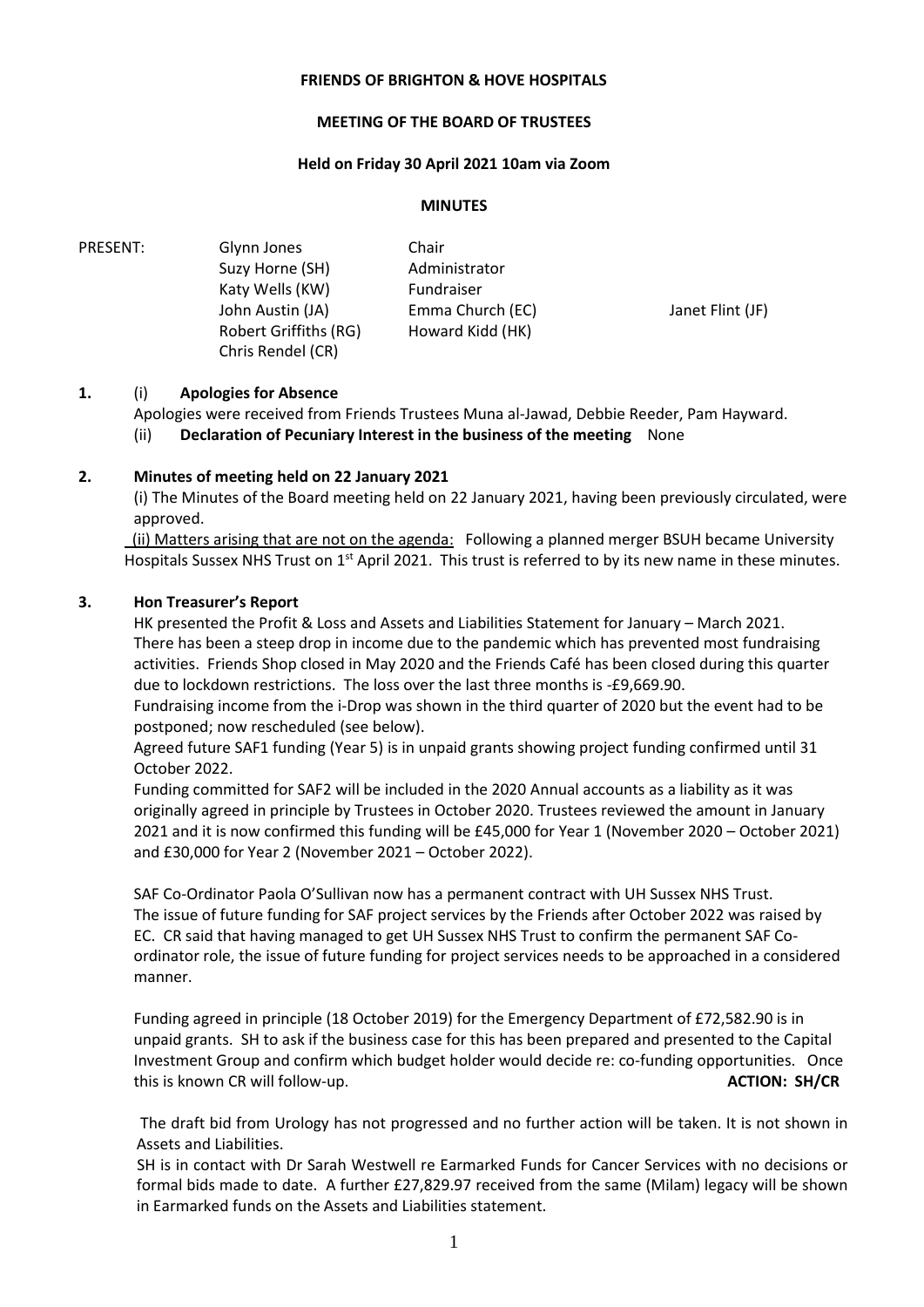# **4.** Reports from Sub-group Chairs:

**Executive Group:** 2 March 2021. Minutes circulated and approved.

GJ is in touch with UH Sussex NHS Trust Chairman Alan McCarthy re: Friends relationship with the new Trust, relationships between Friends' and Trust charity and volunteering.

JF commented that the new trust will have meant a huge restructure to many departments. **Marketing Group:** 23 April 2021.

Three films completed March 2021 are now available via You Tube and social media links. Trustees commented the messaging comes across well and show how the Friends work at the front line providing support for the local NHS.

The database has been transferred to Mailerlite. The next Newsletter will be sent out early May. Re-designed website will be live by the end of May 2021.

## **Fundraising:**

**i-Drop:** 6 people on Sat 29<sup>th</sup> May (including KW)

30 people on Sun 20 June

Participants have been asked to re-activate their fundraising pages and additional income is expected. Volunteers are needed on these dates.

**Sea Swim Challenge Virtual Event** via Eventbrite: this event is now live. Brighton Pier to Pier is on Sat 26 June. Consultants Katy Hurt and Vanessa Kohl both have places for this and will be supporting the Friends. KW explained this was a trial event and if successful could build up a sea swim network. Key partner i[s www.oceanset.co.uk](http://www.oceanset.co.uk/) 

**Cycling at Preston Park Velodrome:** 11th July. Volunteers needed to help run a stall and bucket collection

Bucket collection at Brighton Station: 30<sup>th</sup> July. Volunteers needed.

The office has a new set of collecting boxes available for any retailers, mainly cash based, who would take a box.

**Business Partnerships:** EC outlined the Partnership initiative with local businesses she and KW are working on. Solicitors Crosby and Woods are the first business to sign up with others on a short list; EC to circulate this list. A personal approach, 'telling the story', will take priority to build trust and deeper engagement with the Friends. Alcohol businesses will be asked to help with raffles etc rather than as partners initially.

Partnerships will be featured on the new website. **ACTION: EC and KW** 

 **Legacies:** one of the three new films focusses on legacies and will be used to build awareness and seek legacy donations. **ACTION: RG and CR**

# **Small Acts of Friendship Group:** 21 April 2021.

SAF Co-Ordinator permanent contract confirms Small Acts of Friendship is now embedded within seven wards at UH Sussex NHS Trust; Chichester, Emerald, Jowers, Vallance *(elderly care)* and Catherine James, Egremont and Overton *(respiratory).*

Volunteers are returning to face to face patient activities. RG confirmed he was starting back w/c 4 May 2021.

The 'Orpen' End of Life room is progressing. To differentiate the room as *special*, furnishings and décor are being carefully selected. EC has a contact who will provide suitable artwork. Meeting to be arranged with Paola O'Sullivan and the artist. **ACTION: EC/POS**

RG will take pictures of the room when he returns to volunteering which can be shared with Heidi Orpen and with other SAF End of Life funding donors. A small event to mark the creation of the room will be arranged once access to the hospital is permitted for visitors.

CR confirmed a discussion had taken place at the SAF meeting regarding recruitment of volunteers. Schools, BrightMed and Duke of Edinburgh award participants could all be targeted. Trustee MAJ is in discussion with HR / Voluntary Services about recruitment.

**5. Grant Funding:** No requests for grant funding were received